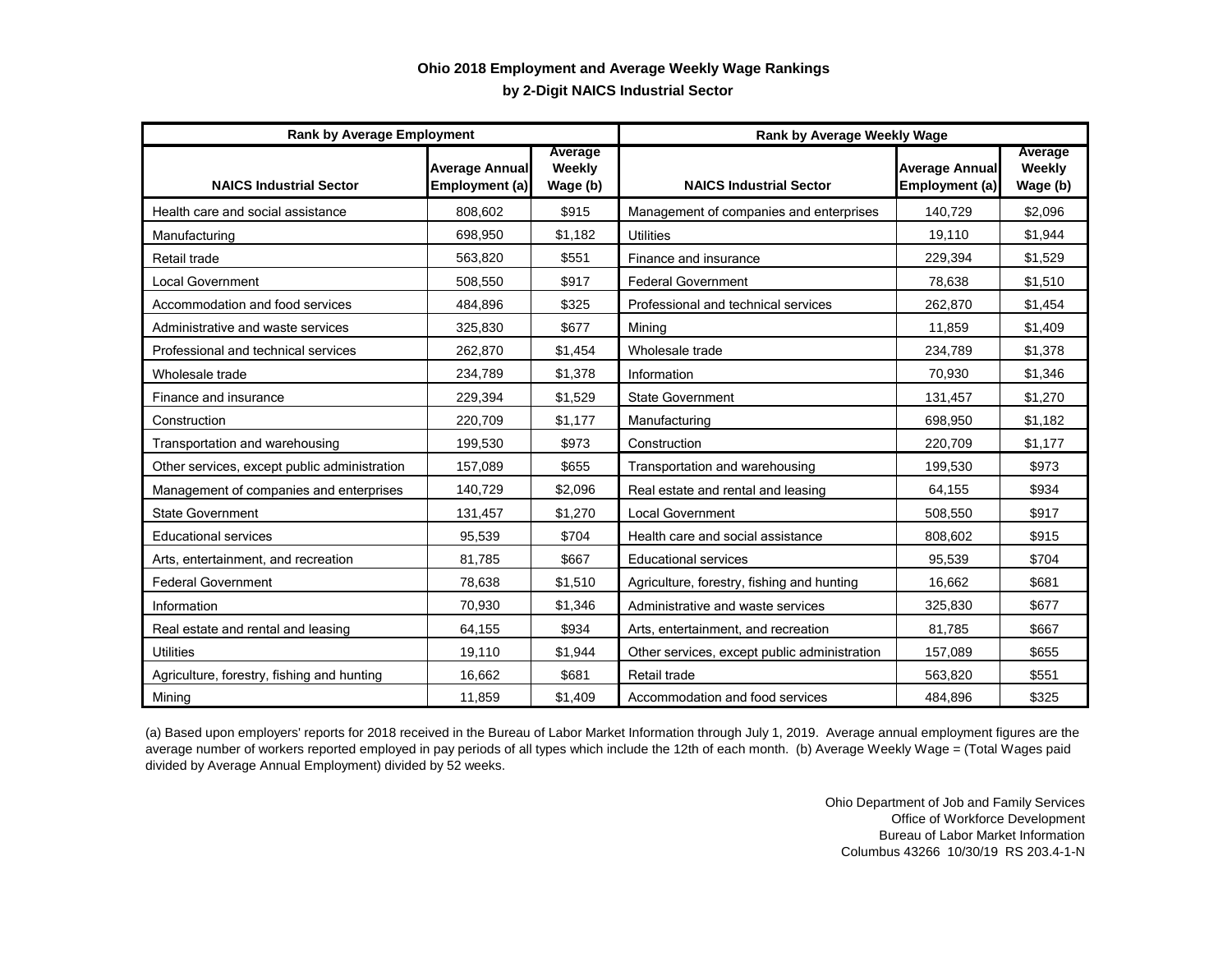## **Ohio 2018 Employment and Average Weekly Wage Rankings Top 45 Industries Ranked by Employment (3-Digit NAICS Codes)**

| <b>NAICS</b><br>Code | <b>Industry Title</b>                        | <b>Average Annual</b><br>Employment (a) | <b>Average Weekly</b><br>Wage (b) |
|----------------------|----------------------------------------------|-----------------------------------------|-----------------------------------|
| 722                  | Food services and drinking places            | 446,319                                 | \$315                             |
| 561                  | Administrative and support services          | 308,506                                 | \$651                             |
| 621                  | Ambulatory health care services              | 272,754                                 | \$1,151                           |
| 541                  | Professional and technical services          | 262,870                                 | \$1,454                           |
| 622                  | Hospitals                                    | 252,831                                 | \$1,100                           |
| 623                  | Nursing and residential care facilities      | 168,548                                 | \$553                             |
| 238                  | Specialty trade contractors                  | 140,917                                 | \$1,079                           |
| 551                  | Management of companies and enterprises      | 140,729                                 | \$2,096                           |
| 423                  | Merchant wholesalers, durable goods          | 138,968                                 | \$1,357                           |
| 336                  | Transportation equipment manufacturing       | 128,116                                 | \$1,320                           |
| 624                  | Social assistance                            | 114,469                                 | \$476                             |
| 452                  | General merchandise stores                   | 113,461                                 | \$434                             |
| 524                  | Insurance carriers and related activities    | 111,372                                 | \$1,489                           |
| 445                  | Food and beverage stores                     | 102,845                                 | \$430                             |
| 332                  | Fabricated metal product manufacturing       | 102,072                                 | \$1,086                           |
| 522                  | Credit intermediation and related activities | 97,569                                  | \$1,297                           |
| 611                  | <b>Educational services</b>                  | 95,539                                  | \$704                             |
| 333                  | Machinery manufacturing                      | 79,907                                  | \$1,245                           |
| 441                  | Motor vehicle and parts dealers              | 78,852                                  | \$880                             |
| 424                  | Merchant wholesalers, nondurable goods       | 76,901                                  | \$1,354                           |
| 484                  | Truck transportation                         | 71,981                                  | \$1,018                           |
| 311                  | Food manufacturing                           | 61,441                                  | \$1,010                           |
| 713                  | Amusements, gambling, and recreation         | 58,584                                  | \$383                             |
| 326                  | Plastics and rubber products manufacturing   | 57,881                                  | \$967                             |
| 493                  | Warehousing and storage                      | 57,040                                  | \$832                             |
| 812                  | Personal and laundry services                | 55,840                                  | \$503                             |
| 444                  | Building material and garden supply stores   | 51,583                                  | \$616                             |
| 813                  | Membership associations and organizations    | 48,411                                  | \$579                             |
| 811                  | Repair and maintenance                       | 48,370                                  | \$917                             |
| 236                  | Construction of buildings                    | 47,897                                  | \$1,208                           |
| 325                  | Chemical manufacturing                       | 45,680                                  | \$1,706                           |
| 531                  | Real estate                                  | 45,159                                  | \$945                             |
| 721                  | Accommodation                                | 38,577                                  | \$434                             |
| 448                  | Clothing and clothing accessories stores     | 38,269                                  | \$363                             |
| 447                  | Gasoline stations                            | 36,172                                  | \$410                             |
| 446                  | Health and personal care stores              | 35,920                                  | \$649                             |
| 331                  | Primary metal manufacturing                  | 35,764                                  | \$1,334                           |
| 237                  | Heavy and civil engineering construction     | 31,895                                  | \$1,564                           |
| 453                  | Miscellaneous store retailers                | 29,820                                  | \$417                             |
| 454                  | Nonstore retailers                           | 28,399                                  | \$802                             |
| 327                  | Nonmetallic mineral product manufacturing    | 27,301                                  | \$1,164                           |
| 335                  | Electrical equipment and appliance mfg.      | 26,604                                  | \$1,153                           |
| 492                  | Couriers and messengers                      | 25,720                                  | \$820                             |
| 517                  | Telecommunications                           | 23,634                                  | \$1,353                           |
| 339                  | Miscellaneous manufacturing                  | 21,645                                  | \$966                             |

(a) Based upon employers' reports for 2018 received in the Bureau of Labor Market Information through July 1, 2019. Average annual employment figures are the average number of workers reported employed in pay periods of all types which include the 12th of each month. (b) Average Weekly Wage = (Total Wages paid divided by Average Annual Employment) divided by 52 weeks.

> Ohio Department of Job and Family Services Office of Workforce Development Bureau of Labor Market Information Columbus 43266 10/30/19 RS 203.4-2-N